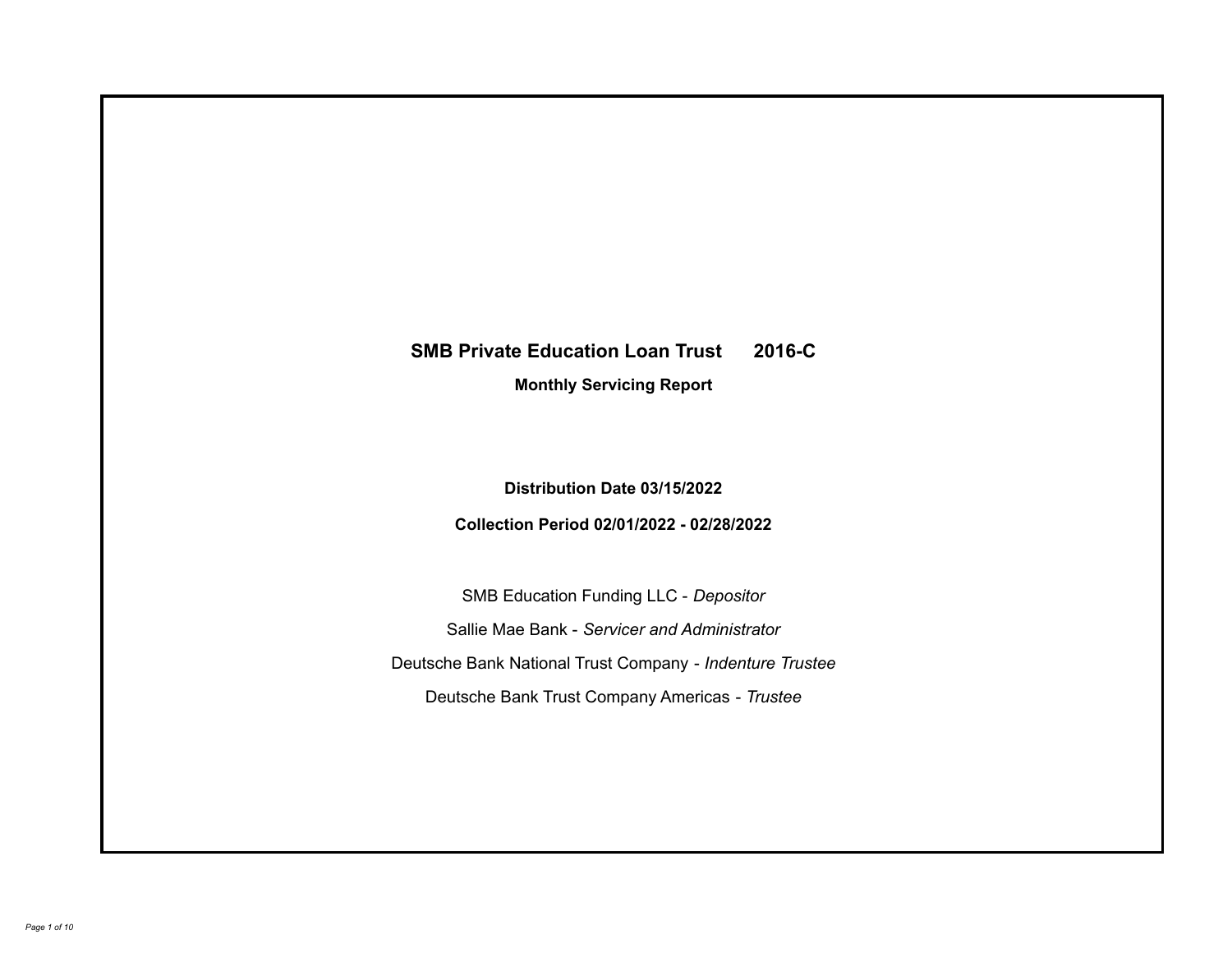A

| <b>Student Loan Portfolio Characteristics</b>   | <b>Settlement Date</b><br>10/12/2016 | 01/31/2022       | 02/28/2022       |
|-------------------------------------------------|--------------------------------------|------------------|------------------|
| <b>Principal Balance</b>                        | \$695,789,571.77                     | \$267,998,148.81 | \$262,047,160.74 |
| Interest to be Capitalized Balance              | 44,552,744.60                        | 7,884,991.75     | 7,731,462.56     |
| Pool Balance                                    | \$740,342,316.37                     | \$275,883,140.56 | \$269,778,623.30 |
|                                                 |                                      |                  |                  |
| Weighted Average Coupon (WAC)                   | 8.30%                                | 7.79%            | 7.89%            |
| Weighted Average Remaining Term                 | 131.32                               | 124.16           | 124.12           |
| Number of Loans                                 | 63,478                               | 24,919           | 24,394           |
| Number of Borrowers                             | 60,942                               | 23,847           | 23,339           |
| Pool Factor                                     |                                      | 0.372642674      | 0.364397141      |
| Since Issued Total Constant Prepayment Rate (1) |                                      | 10.25%           | 10.25%           |
| <b>Cusip/Isin</b><br><b>Debt Securities</b>     | 02/15/2022                           |                  | 03/15/2022       |

| <b>Debt Securities</b> | Cusip/Isin | 02/15/2022      | 03/15/2022      |
|------------------------|------------|-----------------|-----------------|
| A2A                    | 78449KAB6  | \$86,174,618.13 | \$82,910,904.20 |
| A2B                    | 78449KAC4  | \$56,943,580.26 | \$54,786,941.10 |
|                        | 78449KAD2  | \$50,000,000.00 | \$50,000,000.00 |

| $\sim$<br>ັ | <b>Certificates</b> | Cusip/Isin | 02/15/2022 | 03/15/2022   |
|-------------|---------------------|------------|------------|--------------|
|             | Residual            | 78449K100  | 100,000.00 | \$100.000.00 |

| -<br>⊷ | <b>Account Balances</b> | 02/15/2022     | 03/15/2022     |
|--------|-------------------------|----------------|----------------|
|        | Reserve Account Balance | \$1,865,473.00 | \$1,865,473.00 |

| <b>Asset / Liability</b>               | 02/15/2022      | 03/15/2022      |
|----------------------------------------|-----------------|-----------------|
| Overcollateralization Percentage       | 30.00%          | 30.43%          |
| Specified Overcollateralization Amount | \$82,764,942.17 | \$82,080,778.00 |
| Actual Overcollateralization Amount    | \$82,764,942.17 | \$82,080,778.00 |

(1) For additional information, see 'Since Issued CPR Methodology' found in section VIII of this report .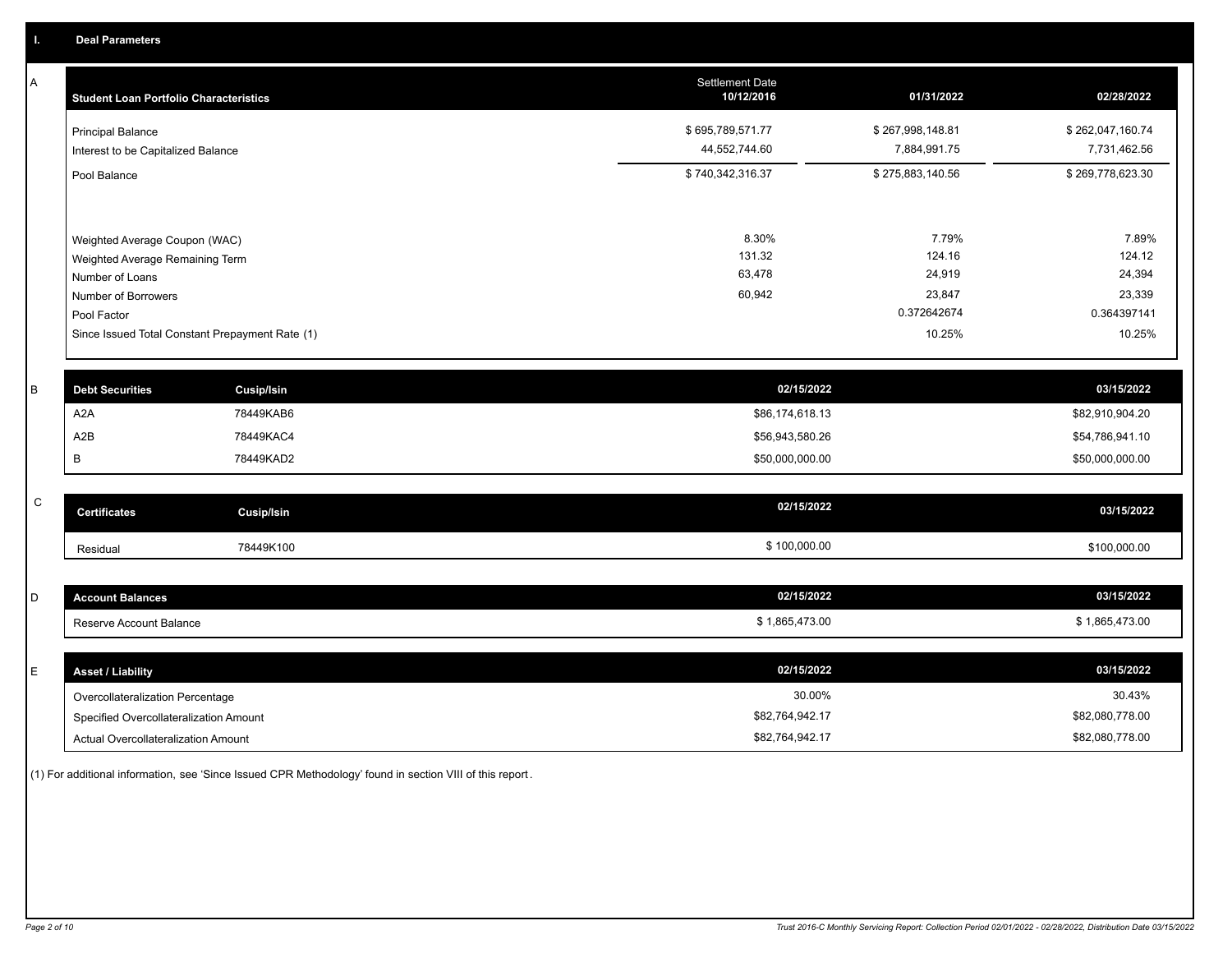# **II. 2016-C Trust Activity 02/01/2022 through 02/28/2022**

| $\mathsf{A}$ | <b>Student Loan Principal Receipts</b> |                |
|--------------|----------------------------------------|----------------|
|              | <b>Borrower Principal</b>              | 5,269,308.00   |
|              | Seller Principal Reimbursement         | 0.00           |
|              | Servicer Principal Reimbursement       | 0.00           |
|              | <b>Other Principal Deposits</b>        | 106,780.81     |
|              | <b>Total Principal Receipts</b>        | \$5,376,088.81 |

### B **Student Loan Interest Receipts**

| <b>Total Interest Receipts</b>  | \$1,481,133.56 |
|---------------------------------|----------------|
| <b>Other Interest Deposits</b>  | 9.074.31       |
| Servicer Interest Reimbursement | 0.00           |
| Seller Interest Reimbursement   | 0.00           |
| Borrower Interest               | 1,472,059.25   |

| С       | <b>Recoveries on Realized Losses</b>                             | \$54,180.68    |
|---------|------------------------------------------------------------------|----------------|
| D       | <b>Investment Income</b>                                         | \$171.80       |
| E.      | <b>Funds Borrowed from Next Collection Period</b>                | \$0.00         |
|         | <b>Funds Repaid from Prior Collection Period</b>                 | \$0.00         |
| G       | Loan Sale or Purchase Proceeds                                   | \$0.00         |
| H       | Initial Deposits to Distribution Account                         | \$0.00         |
|         | <b>Excess Transferred from Other Accounts</b>                    | \$0.00         |
| J       | <b>Borrower Benefit Reimbursements</b>                           | \$0.00         |
| K       | <b>Other Deposits</b>                                            | \$0.00         |
|         | <b>Other Fees Collected</b>                                      | \$0.00         |
| M       | <b>AVAILABLE FUNDS</b>                                           | \$6,911,574.85 |
| N       | Non-Cash Principal Activity During Collection Period             | \$(574,899.26) |
| $\circ$ | Aggregate Purchased Amounts by the Depositor, Servicer or Seller | \$115,855.12   |
| P       | Aggregate Loan Substitutions                                     | \$0.00         |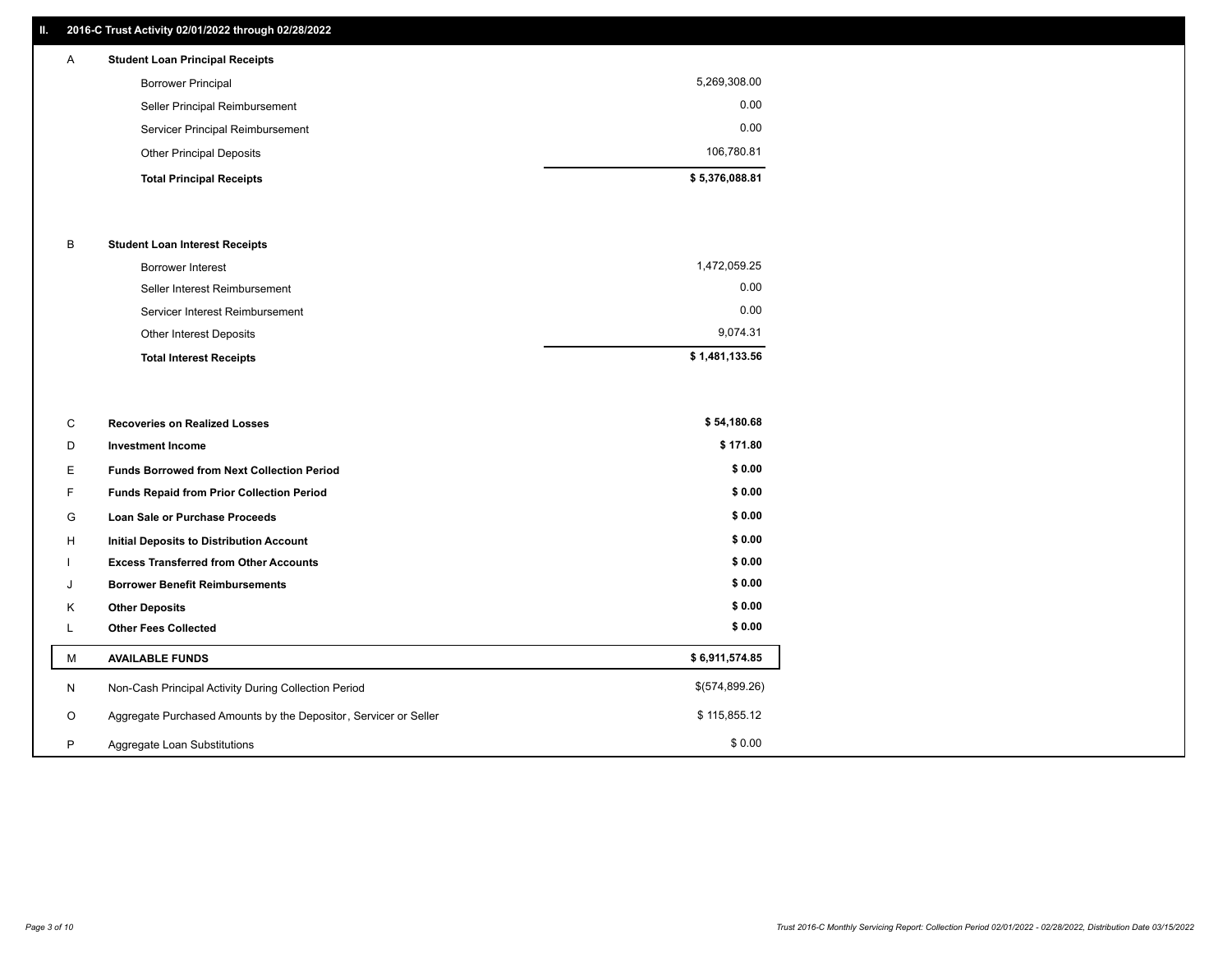| <b>Loans by Repayment Status</b> |                       |                          |         |                                                           |                |                            |                          |         |                                                           |                |                            |
|----------------------------------|-----------------------|--------------------------|---------|-----------------------------------------------------------|----------------|----------------------------|--------------------------|---------|-----------------------------------------------------------|----------------|----------------------------|
|                                  |                       |                          |         | 02/28/2022                                                |                |                            |                          |         | 01/31/2022                                                |                |                            |
|                                  |                       | <b>Wtd Avg</b><br>Coupon | # Loans | Principal and<br><b>Interest Accrued</b><br>to Capitalize | % of Principal | % of Loans in<br>Repay (1) | <b>Wtd Avg</b><br>Coupon | # Loans | Principal and<br><b>Interest Accrued</b><br>to Capitalize | % of Principal | % of Loans in<br>Repay (1) |
| INTERIM:                         | IN SCHOOL             | 8.94%                    | 304     | \$5,176,883.09                                            | 1.919%         | $-$ %                      | 8.91%                    | 318     | \$5,443,638.10                                            | 1.973%         | $-$ %                      |
|                                  | GRACE                 | 8.88%                    | 108     | \$1,950,252.00                                            | 0.723%         | $-$ %                      | 8.53%                    | 118     | \$2,066,397.55                                            | 0.749%         | $-$ %                      |
|                                  | <b>DEFERMENT</b>      | 8.71%                    | 1,667   | \$23,500,640.28                                           | 8.711%         | $-$ %                      | 8.62%                    | 1,665   | \$23,765,284.62                                           | 8.614%         | $-$ %                      |
| <b>REPAYMENT:</b>                | <b>CURRENT</b>        | 7.75%                    | 21,133  | \$222,451,471.08                                          | 82.457%        | 93.017%                    | 7.66%                    | 21,630  | \$227,963,231.86                                          | 82.630%        | 93.195%                    |
|                                  | 30-59 DAYS DELINQUENT | 8.57%                    | 462     | \$6,418,767.88                                            | 2.379%         | 2.684%                     | 7.98%                    | 498     | \$6,461,852.78                                            | 2.342%         | 2.642%                     |
|                                  | 60-89 DAYS DELINQUENT | 8.04%                    | 271     | \$3,855,378.78                                            | 1.429%         | 1.612%                     | 8.17%                    | 239     | \$3,611,403.92                                            | 1.309%         | 1.476%                     |
|                                  | 90+ DAYS DELINQUENT   | 8.31%                    | 181     | \$2,924,242.53                                            | 1.084%         | 1.223%                     | 8.18%                    | 163     | \$2,713,723.54                                            | 0.984%         | 1.109%                     |
|                                  | FORBEARANCE           | 7.61%                    | 268     | \$3,500,987.66                                            | 1.298%         | 1.464%                     | 7.61%                    | 288     | \$3,857,608.19                                            | 1.398%         | 1.577%                     |
| <b>TOTAL</b>                     |                       |                          | 24,394  | \$269,778,623.30                                          | 100.00%        | 100.00%                    |                          | 24,919  | \$275,883,140.56                                          | 100.00%        | 100.00%                    |

Percentages may not total 100% due to rounding \*

1 Loans classified in "Repayment" include any loan for which interim interest only, \$25 fixed payments or full principal and interest payments are due.

|                         |                                                                                                                            |                          |         |                                                                  | <b>Loans by Borrower Status</b> |                                |                          |         |                                                                  |                |                                |
|-------------------------|----------------------------------------------------------------------------------------------------------------------------|--------------------------|---------|------------------------------------------------------------------|---------------------------------|--------------------------------|--------------------------|---------|------------------------------------------------------------------|----------------|--------------------------------|
|                         |                                                                                                                            |                          |         | 02/28/2022                                                       |                                 |                                |                          |         | 01/31/2022                                                       |                |                                |
|                         |                                                                                                                            | <b>Wtd Avg</b><br>Coupon | # Loans | <b>Principal and</b><br><b>Interest Accrued</b><br>to Capitalize | % of Principal                  | % of Loans in<br>P&I Repay (2) | <b>Wtd Avg</b><br>Coupon | # Loans | <b>Principal and</b><br><b>Interest Accrued</b><br>to Capitalize | % of Principal | % of Loans in<br>P&I Repay (2) |
| <b>INTERIM:</b>         | IN SCHOOL                                                                                                                  | 8.58%                    | 590     | \$10,059,967.55                                                  | 3.729%                          | $-$ %                          | 8.50%                    | 623     | \$10,563,900.27                                                  | 3.829%         | $-$ %                          |
|                         | <b>GRACE</b>                                                                                                               | 8.62%                    | 195     | \$3,297,926.03                                                   | 1.222%                          | $-$ %                          | 8.31%                    | 213     | \$3,477,795.75                                                   | 1.261%         | $-$ %                          |
|                         | <b>DEFERMENT</b>                                                                                                           | 8.35%                    | 3,021   | \$41,022,997.96                                                  | 15.206%                         | $-$ %                          | 8.23%                    | 3,022   | \$41,089,906.70                                                  | 14.894%        | $-$ %                          |
| P&I REPAYMENT:          | <b>CURRENT</b>                                                                                                             | 7.73%                    | 19,422  | \$199,011,253.90                                                 | 73.768%                         | 92.392%                        | 7.65%                    | 19,899  | \$204,565,064.21                                                 | 74.149%        | 92.668%                        |
|                         | 30-59 DAYS DELINQUENT                                                                                                      | 8.58%                    | 455     | \$6,294,191.28                                                   | 2.333%                          | 2.922%                         | 7.96%                    | 483     | \$6,225,511.74                                                   | 2.257%         | 2.820%                         |
|                         | 60-89 DAYS DELINQUENT                                                                                                      | 7.98%                    | 267     | \$3,753,136.57                                                   | 1.391%                          | 1.742%                         | 8.18%                    | 232     | \$3,464,797.74                                                   | 1.256%         | 1.570%                         |
|                         | 90+ DAYS DELINQUENT                                                                                                        | 8.39%                    | 176     | \$2,838,162.35                                                   | 1.052%                          | 1.318%                         | 8.18%                    | 159     | \$2,638,555.96                                                   | 0.956%         | 1.195%                         |
|                         | <b>FORBEARANCE</b>                                                                                                         | 7.61%                    | 268     | \$3,500,987.66                                                   | 1.298%                          | 1.625%                         | 7.61%                    | 288     | \$3,857,608.19                                                   | 1.398%         | 1.747%                         |
| <b>TOTAL</b><br>$\star$ |                                                                                                                            |                          | 24,394  | \$269,778,623.30                                                 | 100.00%                         | 100.00%                        |                          | 24,919  | \$275,883,140.56                                                 | 100.00%        | 100.00%                        |
|                         | Percentages may not total 100% due to rounding                                                                             |                          |         |                                                                  |                                 |                                |                          |         |                                                                  |                |                                |
| 2                       | Loans classified in "P&I Repayment" includes only those loans for which scheduled principal and interest payments are due. |                          |         |                                                                  |                                 |                                |                          |         |                                                                  |                |                                |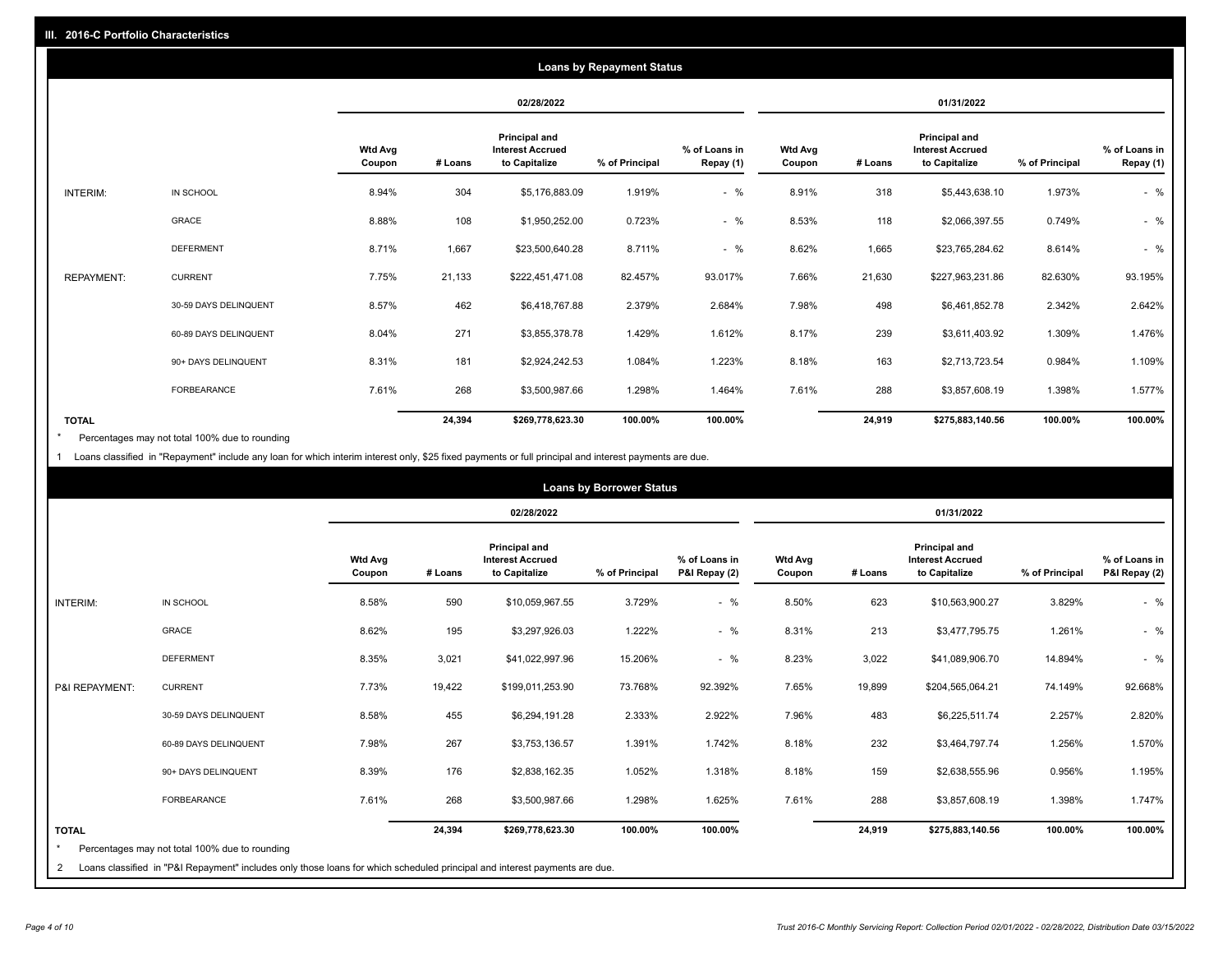|                                                                                                  | 2/28/2022        | 1/31/2022        |
|--------------------------------------------------------------------------------------------------|------------------|------------------|
| Pool Balance                                                                                     | \$269,778,623.30 | \$275,883,140.56 |
| Total # Loans                                                                                    | 24,394           | 24,919           |
| Total # Borrowers                                                                                | 23,339           | 23,847           |
| Weighted Average Coupon                                                                          | 7.89%            | 7.79%            |
| Weighted Average Remaining Term                                                                  | 124.12           | 124.16           |
| Percent of Pool - Cosigned                                                                       | 93.2%            | 93.2%            |
| Percent of Pool - Non Cosigned                                                                   | 6.8%             | 6.8%             |
| Borrower Interest Accrued for Period                                                             | \$1,582,586.43   | \$1,784,959.11   |
| Outstanding Borrower Interest Accrued                                                            | \$10,254,167.06  | \$10,572,066.08  |
| Gross Principal Realized Loss - Periodic *                                                       | \$927,604.62     | \$281,098.51     |
| Gross Principal Realized Loss - Cumulative *                                                     | \$31,739,047.12  | \$30,811,442.50  |
| Recoveries on Realized Losses - Periodic                                                         | \$54,180.68      | \$69,254.41      |
| Recoveries on Realized Losses - Cumulative                                                       | \$4,991,189.90   | \$4,937,009.22   |
| Net Losses - Periodic                                                                            | \$873,423.94     | \$211,844.10     |
| Net Losses - Cumulative                                                                          | \$26,747,857.22  | \$25,874,433.28  |
| Non-Cash Principal Activity - Capitalized Interest                                               | \$354,299.05     | \$470,958.59     |
| Since Issued Total Constant Prepayment Rate (CPR) (1)                                            | 10.25%           | 10.25%           |
| <b>Loan Substitutions</b>                                                                        | \$0.00           | \$0.00           |
| <b>Cumulative Loan Substitutions</b>                                                             | \$0.00           | \$0.00           |
| <b>Unpaid Servicing Fees</b>                                                                     | \$0.00           | \$0.00           |
| <b>Unpaid Administration Fees</b>                                                                | \$0.00           | \$0.00           |
| <b>Unpaid Carryover Servicing Fees</b>                                                           | \$0.00           | \$0.00           |
| Note Interest Shortfall                                                                          | \$0.00           | \$0.00           |
| Loans in Modification                                                                            | \$21,869,079.03  | \$22,786,447.36  |
| % of Loans in Modification as a % of Loans in Repayment (P&I)                                    | 10.32%           | 10.51%           |
|                                                                                                  |                  |                  |
| % Annualized Gross Principal Realized Loss - Periodic as a %<br>of Loans in Repayment (P&I) * 12 | 5.25%            | 1.56%            |
| % Gross Principal Realized Loss - Cumulative as a % of                                           |                  |                  |
| Original Pool Balance                                                                            | 4.29%            | 4.16%            |
|                                                                                                  |                  |                  |

\* In accordance with the Servicer's current policies and procedures, after September 1, 2017 loans subject to bankruptcy claims generally will not be reported as a charged- off unless and until they are delinquent for 120

(1) For additional information, see 'Since Issued CPR Methodology' found in section VIII of this report .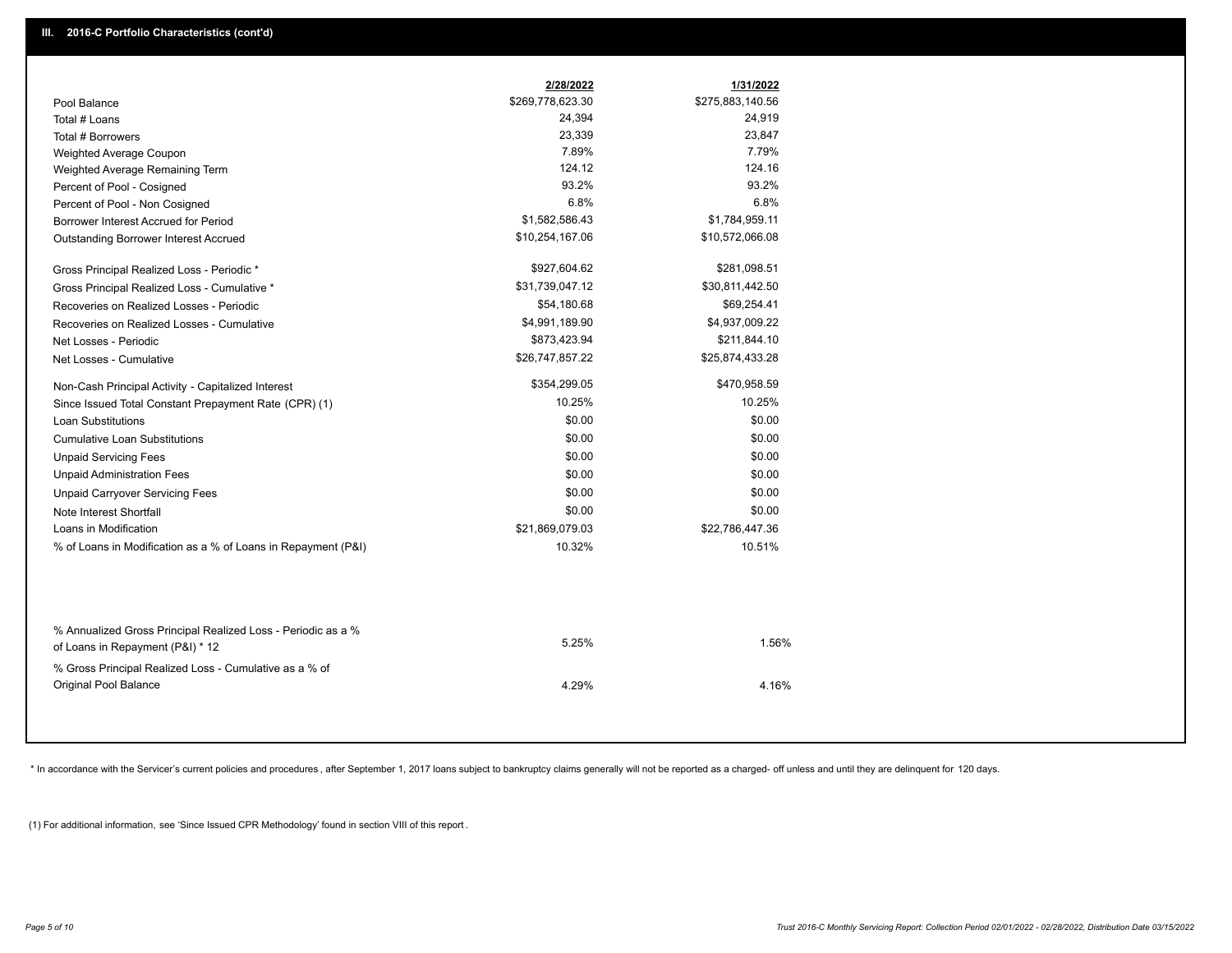#### **Loan Program**  A

|                                    | Weighted<br>Average | # LOANS  | <b>\$ AMOUNT</b> | $%$ *     |
|------------------------------------|---------------------|----------|------------------|-----------|
| - Smart Option Interest-Only Loans | 6.80%               | 4,591    | \$34,671,282.39  | 12.852%   |
| - Smart Option Fixed Pay Loans     | 7.87%               | 6,579    | \$85,489,621.30  | 31.689%   |
| - Smart Option Deferred Loans      | 8.16%               | 13.224   | \$149,617,719.61 | 55.459%   |
| - Other Loan Programs              | $0.00\%$            | $\Omega$ | \$0.00           | $0.000\%$ |
| <b>Total</b>                       | 7.89%               | 24,394   | \$269,778,623.30 | 100.000%  |

\* Percentages may not total 100% due to rounding

B

C

**Index Type**

|                       | Weighted<br>Average | # LOANS | <b>\$ AMOUNT</b> | % *       |
|-----------------------|---------------------|---------|------------------|-----------|
| - Fixed Rate Loans    | 8.05%               | 5,369   | \$70,340,876.42  | 26.074%   |
| - LIBOR Indexed Loans | 7.84%               | 19,025  | \$199,437,746.88 | 73.926%   |
| - Other Index Rates   | $0.00\%$            |         | \$0.00           | $0.000\%$ |
| <b>Total</b>          | 7.89%               | 24,394  | \$269,778,623.30 | 100.000%  |

\* Percentages may not total 100% due to rounding

# **Weighted Average Recent FICO**

| 1,632<br>1,559<br>2,586<br>4,776 | \$19,737,229.18<br>\$18,738,806.46<br>\$30,124,342.27 | 7.316%<br>6.946%<br>11.166% |
|----------------------------------|-------------------------------------------------------|-----------------------------|
|                                  |                                                       |                             |
|                                  |                                                       |                             |
|                                  |                                                       |                             |
|                                  | \$55,782,971.86                                       | 20.677%                     |
| 13,841                           | \$145,395,273.53                                      | 53.894%                     |
| 0                                | \$0.00                                                | 0.000%                      |
| 24,394                           | \$269,778,623.30                                      | 100.000%                    |
|                                  |                                                       |                             |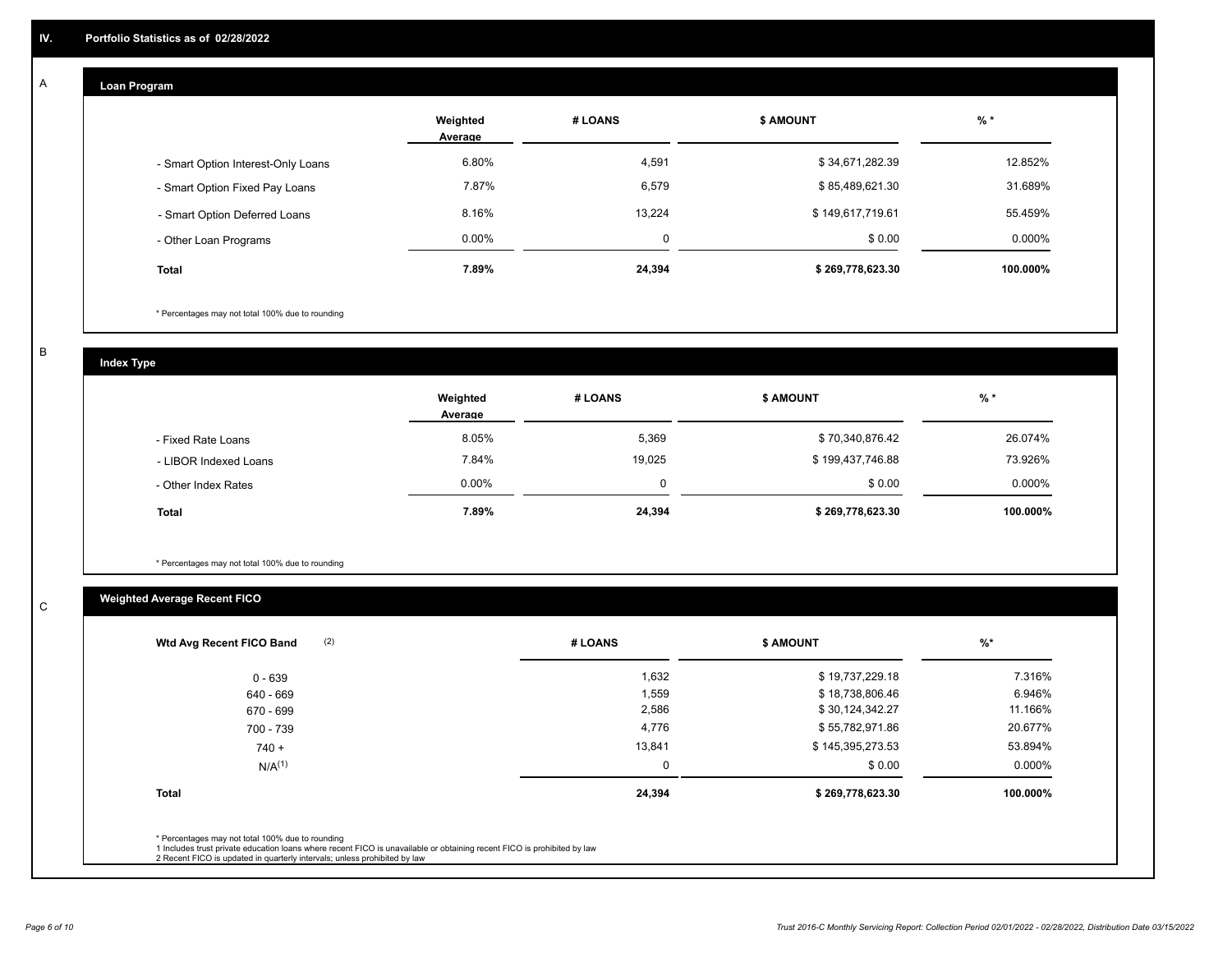| ٧. | 2016-C Reserve Account, Principal Distribution, and R-2 Certificate Calculations     |                  |  |  |  |  |
|----|--------------------------------------------------------------------------------------|------------------|--|--|--|--|
| А. | <b>Reserve Account</b>                                                               |                  |  |  |  |  |
|    | Specified Reserve Account Balance                                                    | \$1,865,473.00   |  |  |  |  |
|    | Actual Reserve Account Balance                                                       | \$1,865,473.00   |  |  |  |  |
| В. | <b>Principal Distribution Amount</b>                                                 |                  |  |  |  |  |
|    | Class A Notes Outstanding<br>i.                                                      | \$143,118,198.39 |  |  |  |  |
|    | Pool Balance<br>ii.                                                                  | \$269,778,623.30 |  |  |  |  |
|    | First Priority Principal Distribution Amount (i - ii)<br>iii.                        | \$0.00           |  |  |  |  |
|    | Class A and B Notes Outstanding<br>iv.                                               | \$193,118,198.39 |  |  |  |  |
|    | First Priority Principal Distribution Amount<br>v.                                   | \$0.00           |  |  |  |  |
|    | Pool Balance<br>vi.                                                                  | \$269,778,623.30 |  |  |  |  |
|    | Specified Overcollateralization Amount<br>vii.                                       | \$82,080,778.00  |  |  |  |  |
|    | Regular Principal Distribution Amount (if (iv > 0, (iv - v) - (vi - vii))<br>viii.   | \$5,420,353.09   |  |  |  |  |
|    | Pool Balance<br>ix.                                                                  | \$269,778,623.30 |  |  |  |  |
|    | 10% of Initial Pool Balance<br>х.                                                    | \$74,034,231.64  |  |  |  |  |
|    | First Priority Principal Distribution Amount<br>xi.                                  | \$0.00           |  |  |  |  |
|    | Regular Principal Distribution Amount<br>xii.                                        | \$5,420,353.09   |  |  |  |  |
|    | Available Funds (after payment of waterfall items A through I)<br>xiii.              | \$943,183.19     |  |  |  |  |
|    | xiv. Additional Principal Distribution Amount (if(vi <= x,min(xiii, vi - xi - xii))) | \$0.00           |  |  |  |  |
|    |                                                                                      |                  |  |  |  |  |
| C. | R-2 Certificate                                                                      |                  |  |  |  |  |
|    | <b>Previous Notional Balance</b>                                                     | \$44,905,600.00  |  |  |  |  |
|    | Shortfall of Principal                                                               | \$0.00           |  |  |  |  |
|    | Shortfall of Interest                                                                | \$0.00           |  |  |  |  |
|    | <b>Current Notional Balance</b>                                                      | \$44,905,600.00  |  |  |  |  |
|    | Excess Distribution Allocated (1)                                                    | \$288,841.67     |  |  |  |  |
|    |                                                                                      |                  |  |  |  |  |
|    |                                                                                      |                  |  |  |  |  |

1. Until the notional amount of the R-2 Certificate is reduced to zero and if there is excess cash through the distribution available it will be distributed to the R-2 Certificate, otherwise the amount will be zero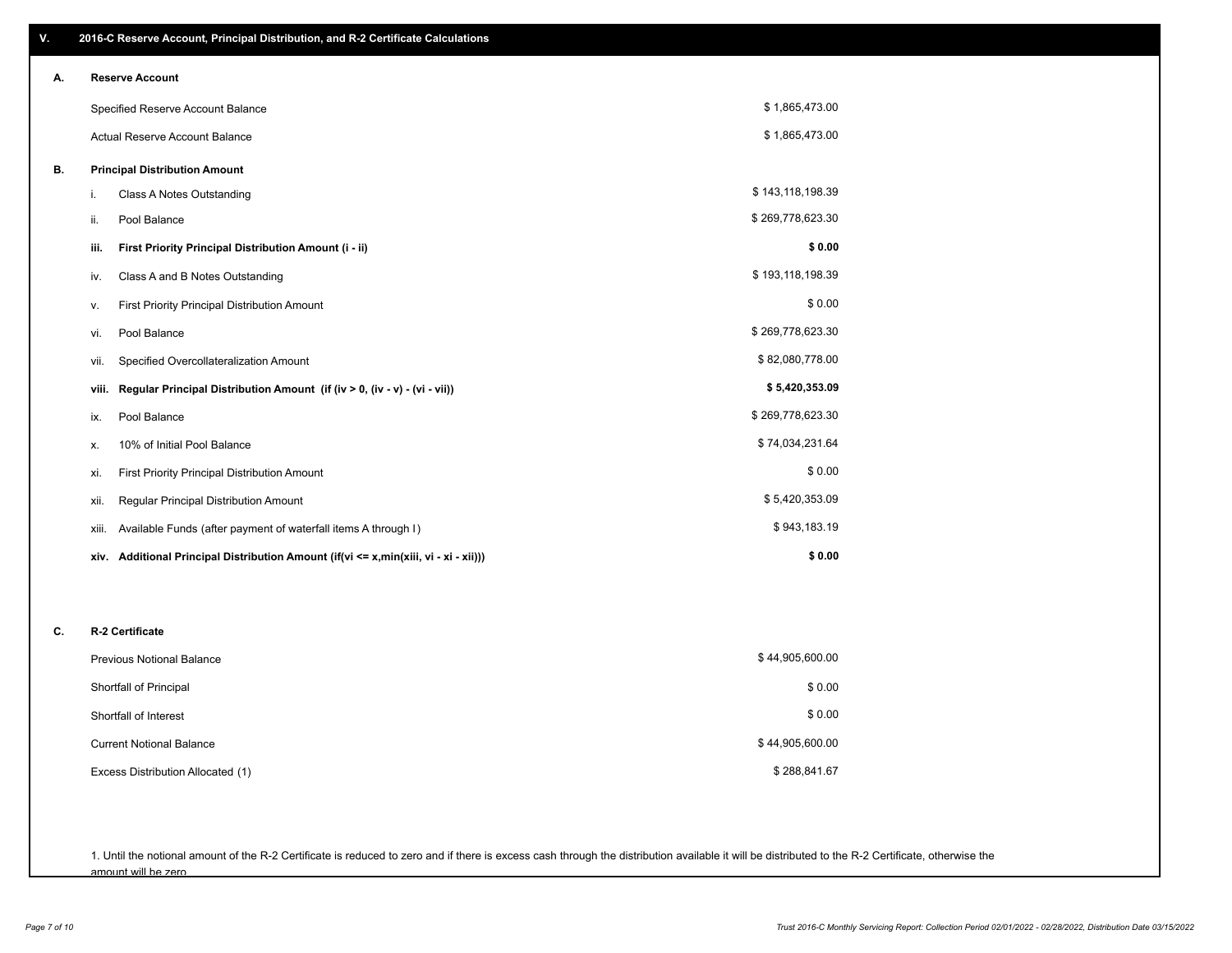|                                                         | Paid           | <b>Funds Balance</b> |
|---------------------------------------------------------|----------------|----------------------|
| <b>Total Available Funds</b>                            |                | \$6,911,574.85       |
| <b>Trustee Fees</b><br>A                                | \$0.00         | \$6,911,574.85       |
| В<br><b>Servicing Fees</b>                              | \$179,064.51   | \$6,732,510.34       |
| C<br>i. Administration Fees                             | \$8,333.00     | \$6,724,177.34       |
| ii. Unreimbursed Administrator Advances plus any Unpaid | \$0.00         | \$6,724,177.34       |
| D<br>Class A Noteholders Interest Distribution Amount   | \$225,224.39   | \$6,498,952.95       |
| Е<br>First Priority Principal Payment                   | \$0.00         | \$6,498,952.95       |
| Class B Noteholders Interest Distribution Amount<br>F.  | \$135,416.67   | \$6,363,536.28       |
| G<br><b>Reinstatement Reserve Account</b>               | \$0.00         | \$6,363,536.28       |
| H<br>Regular Principal Distribution                     | \$5,420,353.09 | \$943,183.19         |
| <b>Carryover Servicing Fees</b>                         | \$0.00         | \$943,183.19         |
| Additional Principal Distribution Amount<br>J           | \$0.00         | \$943,183.19         |
| Κ<br>Unpaid Expenses of Trustee                         | \$0.00         | \$943,183.19         |
| Unpaid Expenses of Administrator<br>L                   | \$0.00         | \$943,183.19         |
| M<br>i. Remaining Funds to the R-1 Certificateholder(s) | \$654,341.52   | \$288,841.67         |
| ii. Remaining Funds to the R-2 Certificateholder(s)     | \$288,841.67   | \$0.00               |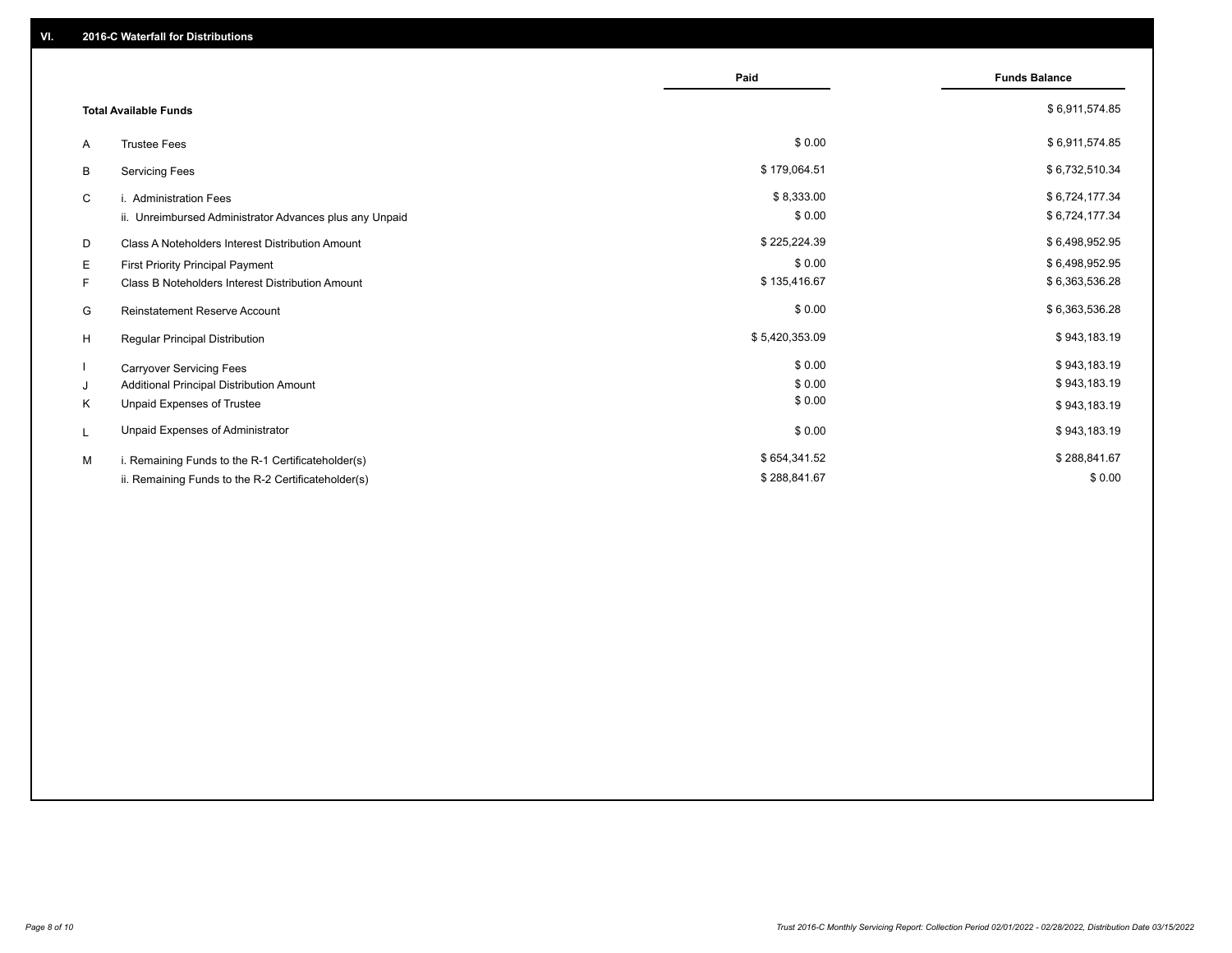# Ending Balance Factor Paydown Factor 0.014377594 0.014377594 0.000000000 Ending Principal Balance \$50,000,000.00 \$82,910,904.20 \$62,910,904.20 \$54,786,941.10 \$50,000,000.00 \$50,000,000 Principal Paid \$3,263,713.93 \$ 2,156,639.16 \$ - \$ - \$ - \$ - Interest Shortfall \$ 168,040.51 \$ 57,183.88 \$ 135,416.67 Interest Paid Total Interest Due \$ 155,416.67 \$ \$ 158,040.51 \$ 57,183.88 \$ 57,183.88 \$ \$ 57,183.88 \$ \$ 135,416.67 \$ - \$ - \$ - Interest Shortfall from Prior Period Plus Accrued Interest Current Interest Due \$ 168,040.51 \$ 57,183.88 \$ 135,416.67 Accrued Interest Factor 0.002708333 0.001950000 0.001050000 0.001004220 0.001004220 0.002708333 Interest Rate\* 2.34000% 1.29114% 3.25000% Daycount Fraction 0.08333333 0.07777778 0.08333333 Accrual Period End 3/15/2022 3/15/2022 3/15/2022 Accrual Period Begin 2/15/2022 2/15/2022 2/15/2022 Record Date (Days Prior to Distribution) **1 NEW YORK BUSINESS DAY** 1 NEW YORK BUSINESS DAY 1 NEW YORK BUSINESS DAY Spread/Fixed Rate 2.34% 1.10% 3.25% Index FIXED LIBOR FIXED Beginning Balance \$ 86,000,000.00 \$ \$6,174,618.13 \$ \$6,943,580.26 \$ \$5,943,580.26 \$ \$50,000,000.00 Cusip/Isin 78449KAB6 78449KAC4 78449KAD2 **A2A A2B B** 0.365246274 0.365246274 1.000000000 **Distribution Amounts**

\* Pay rates for Current Distribution. For the interest rates applicable to the next distribution date, please see https://www.salliemae.com/about/investors/data/SMBabrate.txt.

**VII. 2016-C Distributions**